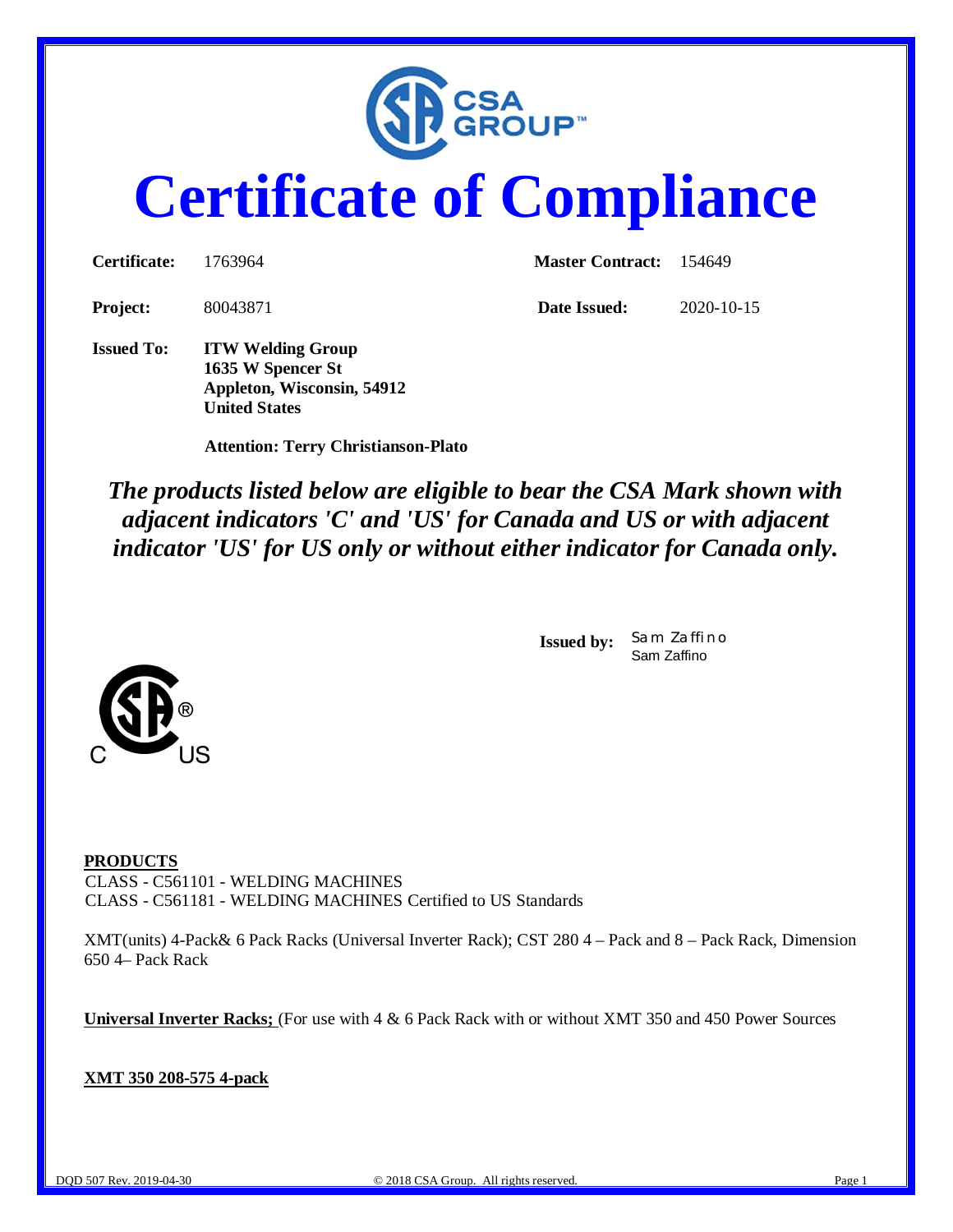

**Certificate:** 1763964 **Project:** 80043871

**Master Contract:** 154649 **Date Issued: 2020-10-15**

Three Phase Input Power, Rated Weld Output: 1400 amps @ 34 volts, Duty Cycle: 60%, Maximum Open circuit Voltage 75Vdc, Amperes Input at rated load output: 208 volts at 161.6 Amps, 230 volts at 144.4 Amps, 460 volts at 71.2 Amps, 575 volts at 56.4 Amps.

#### **XMT 350 208-575 6-pack**

Three Phase Input Power, Rated Weld Output: 2100 amps @ 34 volts, Duty Cycle: 60%, Maximum Open circuit Voltage 75Vdc, Amperes Input at rated load output: 208 volts at 242.4 Amps, 230 volts at 216.6 Amps, 460 volts at 106.8 Amps, 575 volts at 84.6 Amps.

#### **XMT 450: 460V or 575 4-pack**

Three Phase Input Power, Rated Weld Output: 1800 amps @ 38 volts, Duty Cycle: 100%, Maximum Open circuit Voltage 90Vdc, Amperes Input at rated load output: 460 Volts at 110.4 Amps, 575 Volts at 97.6 Amps

**Models:** Pack Rack (Only for use with or without XMT 350 Power Sources) rated as follows:

#### **XMT 350: 460V or 575V 4-pack**

Three Phase Input Power, Rated Weld Output: 1400 amps @ 34 volts, Duty Cycle: 60%, Maximum Open circuit Voltage 75Vdc, Amperes Input at rated load output: 460 volts at 71.2 amps, 575 volts at 56.4 amps

**Models**: CST 280 4 Pack Rack and CST 8 Pack Rack only, rated as follows:

#### **CST 280 4 Pack Rack 220-575 Vac**

Three phase input power, rated weld output: 1120 amps @ 31.2 volts DC, 35% duty cycle, maximum open circuit voltage 77 volts DC, Amperes input at rated output: 220 volts at 120 amps, 230 volts at 120 amps, 460 volts at 70 amps, 575 volts at 57 amps

#### **CST 280 8 Pack rack 220-575 Vac**

Three phase input power, rated weld output: 2240 amps @ 31.2 volts DC, 35% duty cycle, maximum open circuit voltage 77 volts DC, Amperes input at rated output: 220 volts at 240 amps, 230 volts at 240 amps, 460 volts at 140 amps, 575 volts at 114 amps.

Dimension 650 4 Pack Rack System (with or without power sources)

Product Ratings:

#### **Dimension 650 4 Pack**

Three Phase Input Power, Rated Weld Output: 2600 amps @ 44 volts, Duty Cycle: 100%, Maximum Open circuit Voltage 85Vdc, Amperes Input at rated load output: 460 Volts at 171.2 Amps

#### **Models: CST 282 4 Pack Rack and CST 282 8 Pack Rack only, rated as follows:**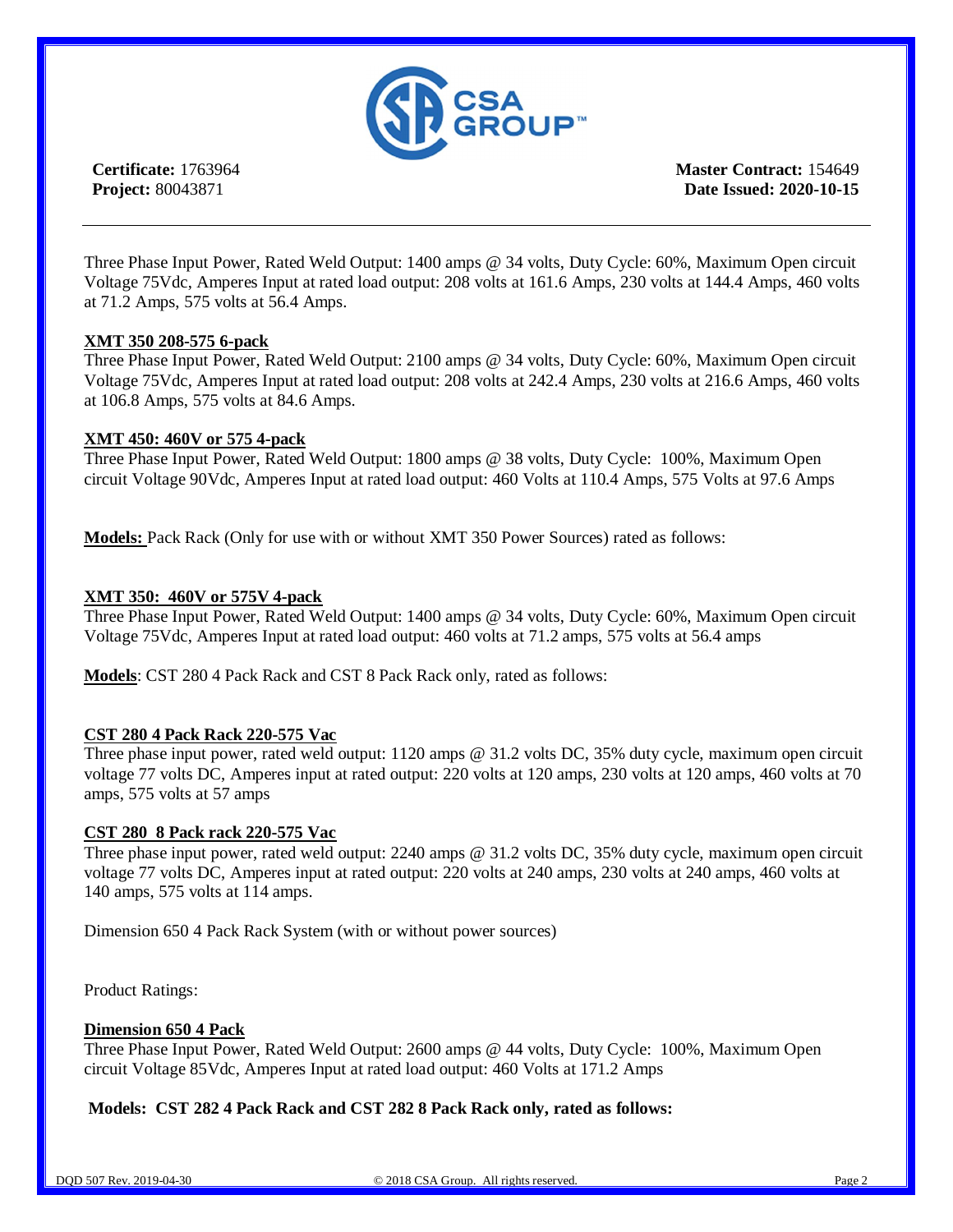

**Certificate:** 1763964 **Project:** 80043871

**Master Contract:** 154649 **Date Issued: 2020-10-15**

#### **CST 282 4 Pack Rack 208-575 Vac**

Three phase input power, rated weld output: 1120 amps @ 31.2 volts DC, 35% duty cycle, maximum open circuit voltage 103 volts DC, Amperes input at rated weld output: 208 volts at 119 amps, 230 volts at 107 amps, 460 volts at 56 amps, 575 volts at 48 amps

#### **CST 282 8 Pack Rack 208-575 Vac**

Three phase input power, rated weld output: 2240 amps @ 31.2 volts DC, 35% duty cycle, maximum open circuit voltage 103 volts DC, Amperes input at rated weld output: 208 volts at 237 amps, 230 volts at 213 amps, 460 volts at 111 amps, 575 volts at 97 amps

#### **APPLICABLE REQUIREMENTS**

| CSA Std. C22.2 No. 60-M1990 | - Arc Welding Equipment                 |
|-----------------------------|-----------------------------------------|
| UL Std. No. 551 Ed. 7       | - Transformer-Type Arc-Welding Machines |